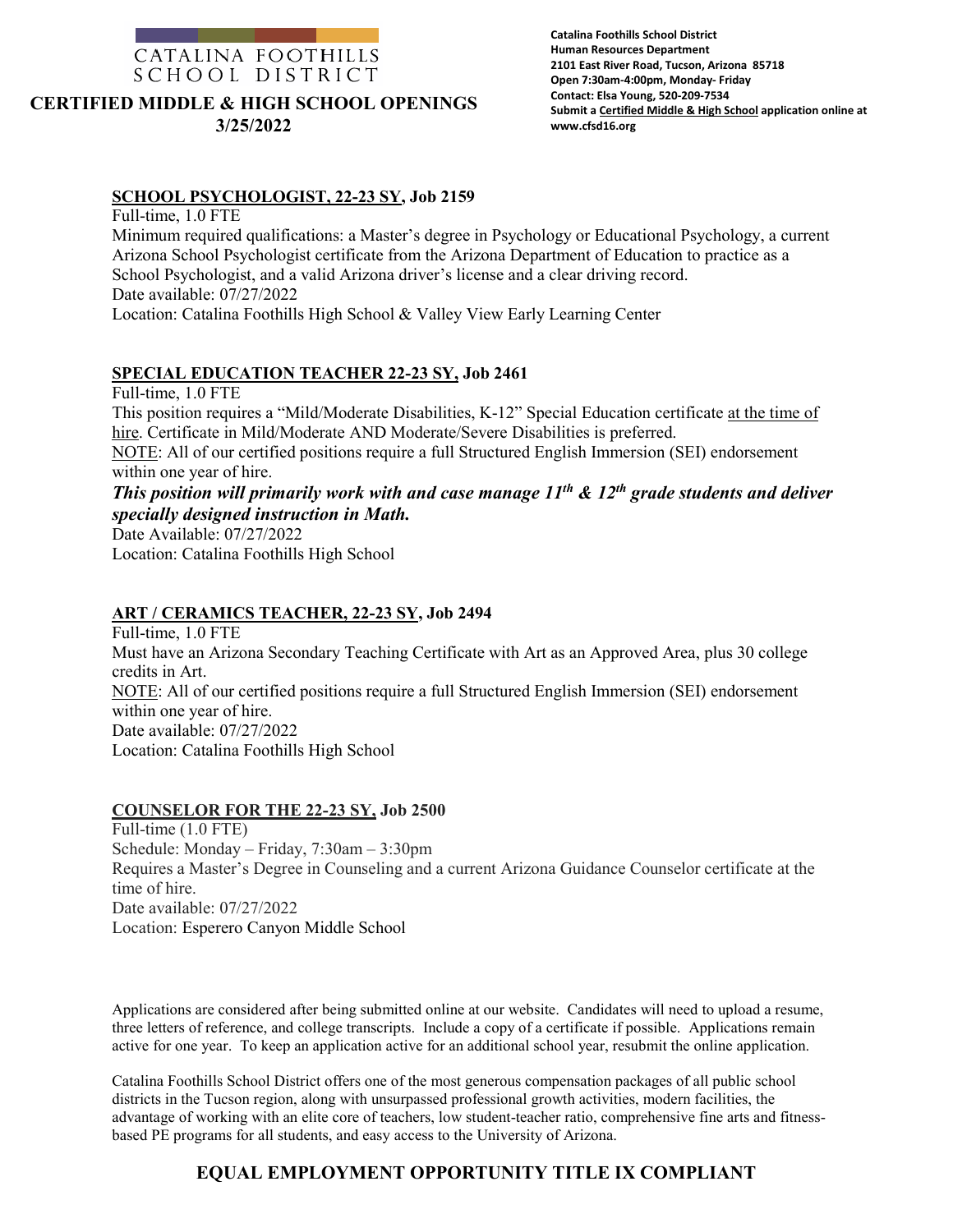

#### **Catalina Foothills School District Human Resources Department 2101 East River Road, Tucson, Arizona 85718 Open 7:30am-4:00pm, Monday- Friday Contact: Elsa Young, 520-209-7534 Submit a Certified Middle & High School application online at www.cfsd16.org**

#### **ENGLISH TEACHER 22-23 SY, Job 2480**

Full-time, 1.0 FTE Must have an Arizona Secondary Teaching Certificate with "English" as an approved area or Arizona Elementary Certificate with "Middle Grades Language Arts (6-8) as an Approved Area. Must have 30 college credits in English. NOTE: All of our certified positions require a full Structured English Immersion (SEI) endorsement within one year of hire. Date Available: 07/27/2022 Location: Esperero Canyon Middle School

### **GENERAL SCIENCE TEACHER – MIDDLE SCHOOL 22-23 SY, Job 2477**

Full-time, 1.0 FTE

Must have an Arizona Secondary Teaching Certificate (6-12) with "General Science" as an approved area and/or endorsement to teach Middle Grades or Elementary (K-8) with endorsement to teach Middle Grades General Science. Must have 30 semester hours of Science college coursework. NOTE: All of our certified positions require a full Structured English Immersion (SEI) endorsement within one year of hire. Date Available: 07/27/2022 Location: Esperero Canyon Middle School

#### **SPECIAL EDUCATION TEACHER 22-23 SY, Job 2484**

Full-time, 1.0 FTE This position requires a "Mild/Moderate Disabilities, K-12" Special Education certificate at the time of hire. Certificate in Mild/Moderate AND Moderate/Severe Disabilities is preferred. NOTE: All of our certified positions require a full Structured English Immersion (SEI) endorsement within one year of hire. Date Available: 07/27/2022 Location: Esperero Canyon Middle School

#### **SCHOOL PSYCHOLOGIST, 22-23 SY, Job 1014**

Full-time, 1.0 FTE

Minimum required qualifications: a Master's degree in Psychology or Educational Psychology, a current Arizona School Psychologist certificate from the Arizona Department of Education to practice as a School Psychologist, and a valid Arizona driver's license and a clear driving record. Date available: 07/27/2022

Location: Orange Grove Middle School (will also work with students at Canyon View Elementary School & Valley View Early Learning Center)

Applications are considered after being submitted online at our website. Candidates will need to upload a resume, three letters of reference, and college transcripts. Include a copy of a certificate if possible. Applications remain active for one year. To keep an application active for an additional school year, resubmit the online application.

Catalina Foothills School District offers one of the most generous compensation packages of all public school districts in the Tucson region, along with unsurpassed professional growth activities, modern facilities, the advantage of working with an elite core of teachers, low student-teacher ratio, comprehensive fine arts and fitnessbased PE programs for all students, and easy access to the University of Arizona.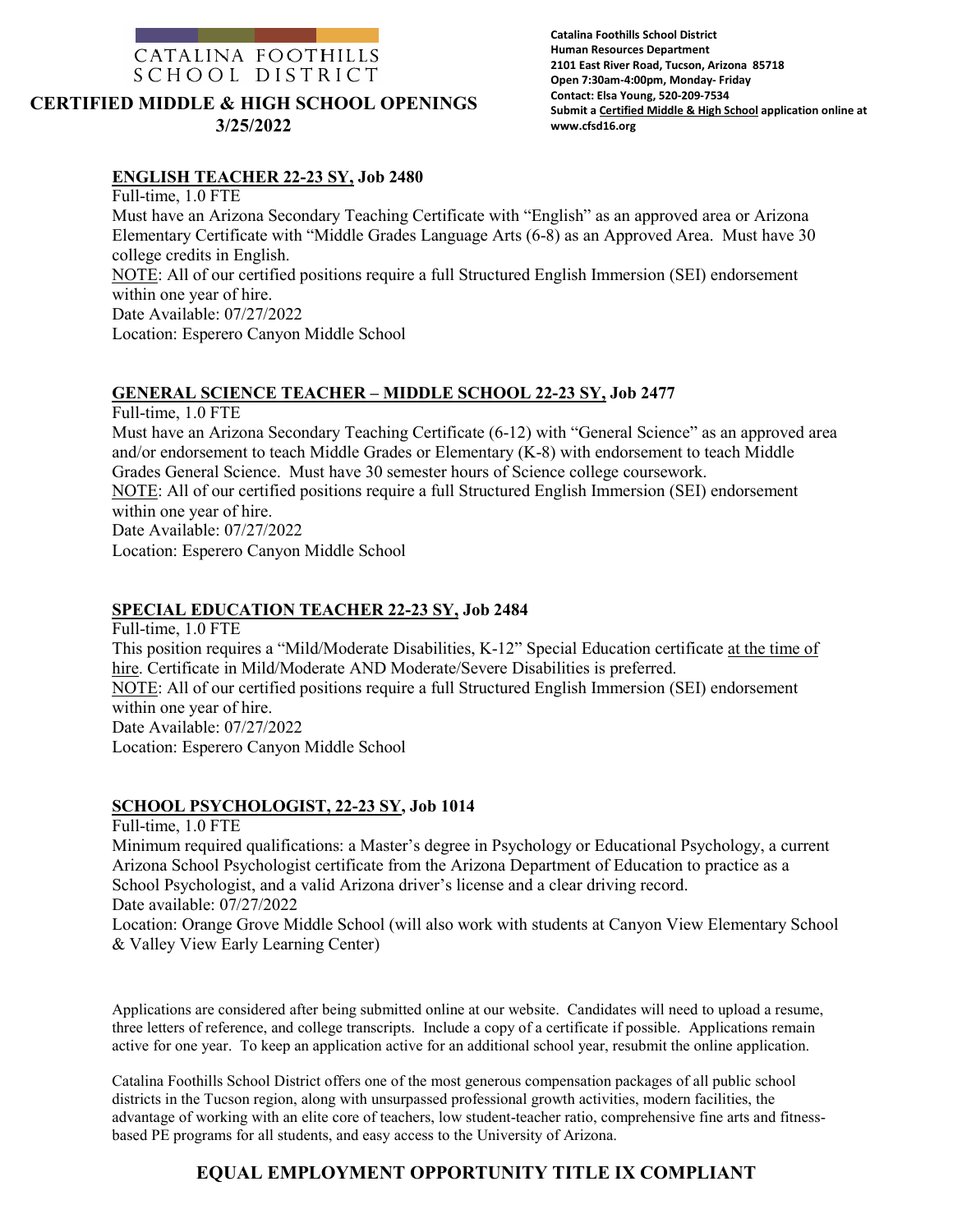

**Catalina Foothills School District Human Resources Department 2101 East River Road, Tucson, Arizona 85718 Open 7:30am-4:00pm, Monday- Friday Contact: Elsa Young, 520-209-7534 Submit a Certified Middle & High School application online at www.cfsd16.org**

#### **SPECIAL EDUCATION TEACHER 22-23 SY, Job 2478**

Full-time, 1.0 FTE This position requires a "Mild/Moderate Disabilities, K-12" Special Education certificate at the time of hire. Certificate in Mild/Moderate AND Moderate/Severe Disabilities is preferred. NOTE: All of our certified positions require a full Structured English Immersion (SEI) endorsement within one year of hire. Date Available: 07/27/2022 Location: Orange Grove Middle School

#### **ENGLISH TEACHER 22-23 SY, Job 2483**

Full-time, 1.0 FTE Must have an Arizona Secondary Teaching Certificate with "English" as an approved area or Arizona Elementary Certificate with "Middle Grades Language Arts (6-8)" as an Approved Area. Must have 30 college credits in English. NOTE: All of our certified positions require a full Structured English Immersion (SEI) endorsement within one year of hire. Date Available: 07/27/2022 Location: Orange Grove Middle School

Applications are considered after being submitted online at our website. Candidates will need to upload a resume, three letters of reference, and college transcripts. Include a copy of a certificate if possible. Applications remain active for one year. To keep an application active for an additional school year, resubmit the online application.

Catalina Foothills School District offers one of the most generous compensation packages of all public school districts in the Tucson region, along with unsurpassed professional growth activities, modern facilities, the advantage of working with an elite core of teachers, low student-teacher ratio, comprehensive fine arts and fitnessbased PE programs for all students, and easy access to the University of Arizona.